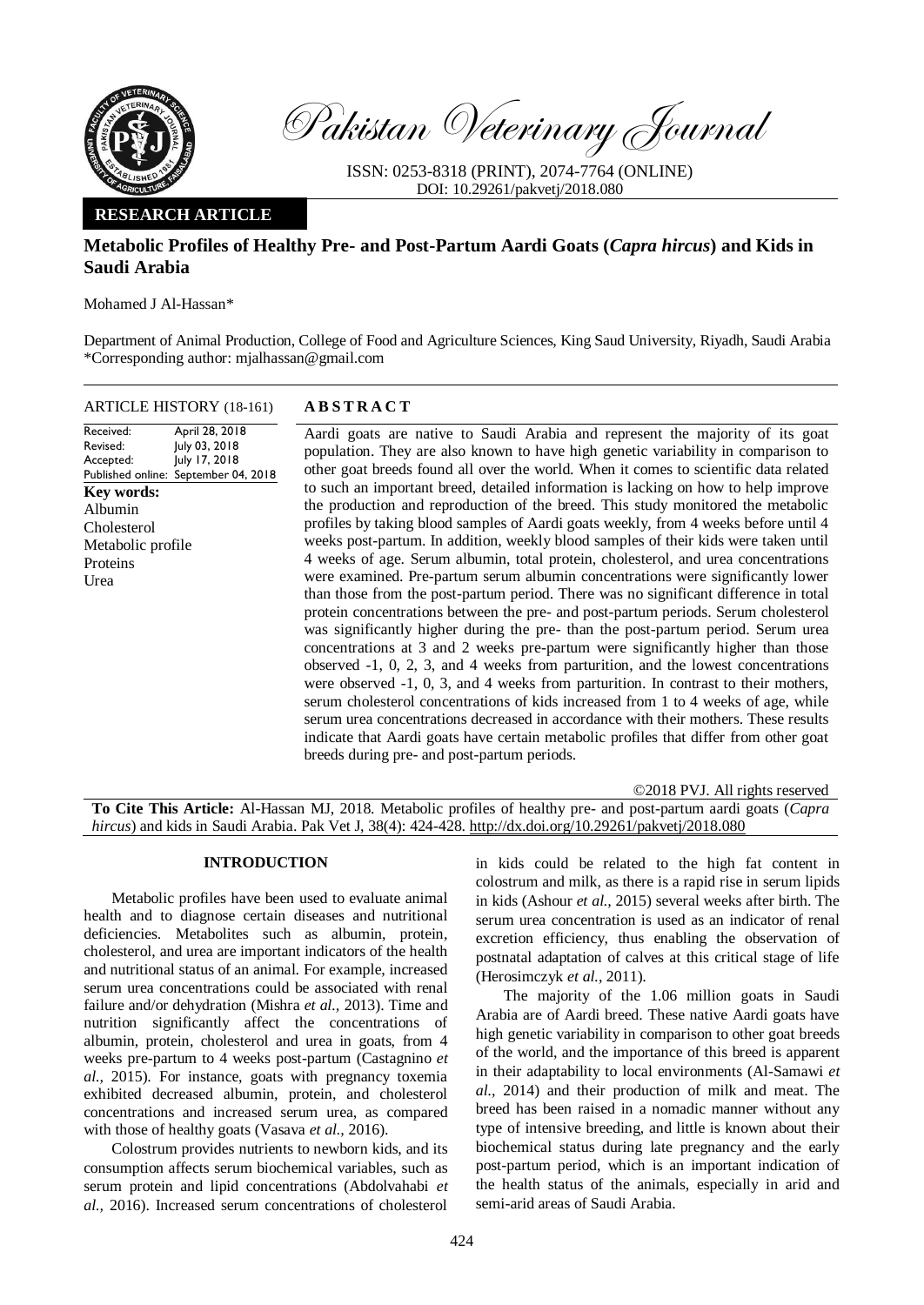Pre-partum and early post-partum periods have major effects on dairy animals, since they undergo significant metabolic adaptations and stresses (Contreras and Sordillo, 2011), which in turn, affect their productivity. To the best of our knowledge, there is no data on such metabolites during pre- and post-parturition periods in Aardi goats.

The aim of this study is to investigate the values of serum albumin, total protein, cholesterol and urea in the 4 weeks pre- and 4 weeks post-partum periods in Aardi goats, in addition to investigating the values of such parameters in kids until 4 weeks of age. This information will be of interest to elucidate the changes during the specified periods, in comparison to the serum profiles in kids.

## **MATERIALS AND METHODS**

The study was conducted at the Department of Animal Production Research Station, King Saud University. All the experimental procedures were approved by the Faculty Research Ethics Committee at King Saud University. Sixteen nulliparous Aardi goats (approximately 1.5 years of age) and two mature males (used for natural mating) were kept in separate shaded pens. Each pen is about  $16 \text{ m}^2$  and used to hold 4 goats. For evaluation purposes, semen was collected from bucks via electro ejaculation, and samples were examined under a microscope for quality (e.g., progressive motility and defects) before using the bucks for natural mating. All animals were examined by a veterinarian, dewormed, and vaccinated against enterotoxemia, peste des petits ruminants (PPR), and hemorrhagic septicemia. In addition, the animals were fed alfalfa and concentrates in a total mixed ration, according to National Research Council (NRC) recommendations (NRC, 2007), and water was provided *ad libitum*.

The experiment was conducted during winter, through the months of November and December, and the average temperatures were 21 and 16ºC, respectively (Presidency of Meteorology and Environment, 2006). The animals were also acclimatized for one month before the start of the experiment. Female Aardi goats were synchronized using the OvSynch protocol in combination with natural mating (Al-Hassan *et al.,* 2016). Female goats were monitored to detect estrus behavior, and day 1 of pregnancy was calculated 48 h after the start of estrus.

Blood samples were collected at 8:00 in the morning, in plain tubes via jugular venipuncture (10 mL), at 4, 3, 2, and 1 week before parturition. In addition, blood was collected on the day of parturition as well as at 1, 2, 3, and 4 weeks post-partum. Furthermore, blood samples were taken from 18 kids at 1, 2, 3, and 4 weeks of age. Blood was centrifuged at  $1500 \times g$  for 30 min at 4<sup>o</sup>C within 1 h of collection, and serum was separated and stored at -20ºC for biochemical analyses.

Serum biochemical parameters (albumin, total protein, cholesterol, and urea) were analyzed using enzyme-linked immunosorbent assay (ELISA) with commercially available ELISA kits (Cayman Chemical, Ann Arbor, Michigan, USA). The assays were performed according to the manufacturer's instructions, and an automatic ELISA microplate reader (Stat Fax 4200, Awareness Technology Inc., USA) was used for absorbance measurements. All pregnancies were checked on day 23 post-breeding using a real-time B-mode machine (Prosound 2, ALOKA, Japan) with a multifrequency linear trans-rectal probe (UST 660-7.5, ALOKA, Japan). On day 35 post-breeding, goats were confirmed pregnant using a multi-frequency convex transabdominal probe (UST-9137C, ALOKA, Japan). Monthly trans-abdominal ultrasonography was performed until the onset of parturition.

A general linear model (GLM) of SAS® (SAS Inst. Inc., Cary, NC, USA) was used to analyze the changes in concentrations of serum albumin, protein, cholesterol and urea within the last 4 weeks of pregnancy, and first 4 weeks from parturition. In addition, a GLM was used to analyze the changes in serum albumin, protein, cholesterol and urea during the first 4 weeks of life in Aardi kids. Completely randomized design (CRD) was applied to analyze the experimental data. Data were expressed as the mean  $\pm$  standard error (SE) for all parameters. Fisher's least significant difference (LSD) was used at a significance level of P<0.05.

### **RESULTS**

Serum albumin concentrations for goats from 4 weeks pre-partum to 4 weeks post-partum, and for newborn kids until the fourth week of age are shown in Fig. 1. Results show a significant (P<0.05) decrease in serum albumin from -4 to -1 weeks before parturition, and serum albumin increased significantly  $(P<0.05)$  from -1 week to 1 week from parturition. Serum albumin concentrations peaked at 1 week post-partum with a small decline during the second week, but concentrations remained slightly (but not significantly) higher than those observed during the four-week pre-partum period. After the first week of life, there was a non-significant increase in serum albumin concentration in kids up to the fourth week of age.

The serum total protein concentrations in goats exhibited a trend similar to that observed in serum albumin changes, but all changes were non-significant (Fig. 2). Serum total protein concentrations started low at - 4 weeks, peaked at -3 weeks, and decreased at the time of parturition. Thereafter, these protein concentrations peaked at 3 weeks and decreased again at 4 weeks postpartum. In kids, there were no significant changes in serum total protein concentrations during the first 4 weeks of life or between the first and fourth weeks of age.

Total cholesterol peaked at 4 weeks after parturition, which differed significantly  $(P<0.05)$  from the lowest concentration at the day of parturition (Fig. 3). No other significant changes were detected. In contrast to the postpartum serum cholesterol concentrations of goats, cholesterol concentrations of kids were much higher, and the concentrations increased between the first and fourth weeks of life (Fig. 3). Serum concentrations during the first week were significantly lower  $(P<0.05)$  than those detected during the fourth week of life.

Serum urea concentrations changed significantly between 4 weeks pre-partum and 4 weeks post-partum in Aardi goats (Fig. 4). At 4 weeks pre-partum, serum urea concentrations increased gradually, and concentrations peaked at 2 weeks pre-partum. Thereafter, serum urea concentrations decreased significantly  $(P<0.05)$  1 week prepartum. A slight increase in serum urea concentrations was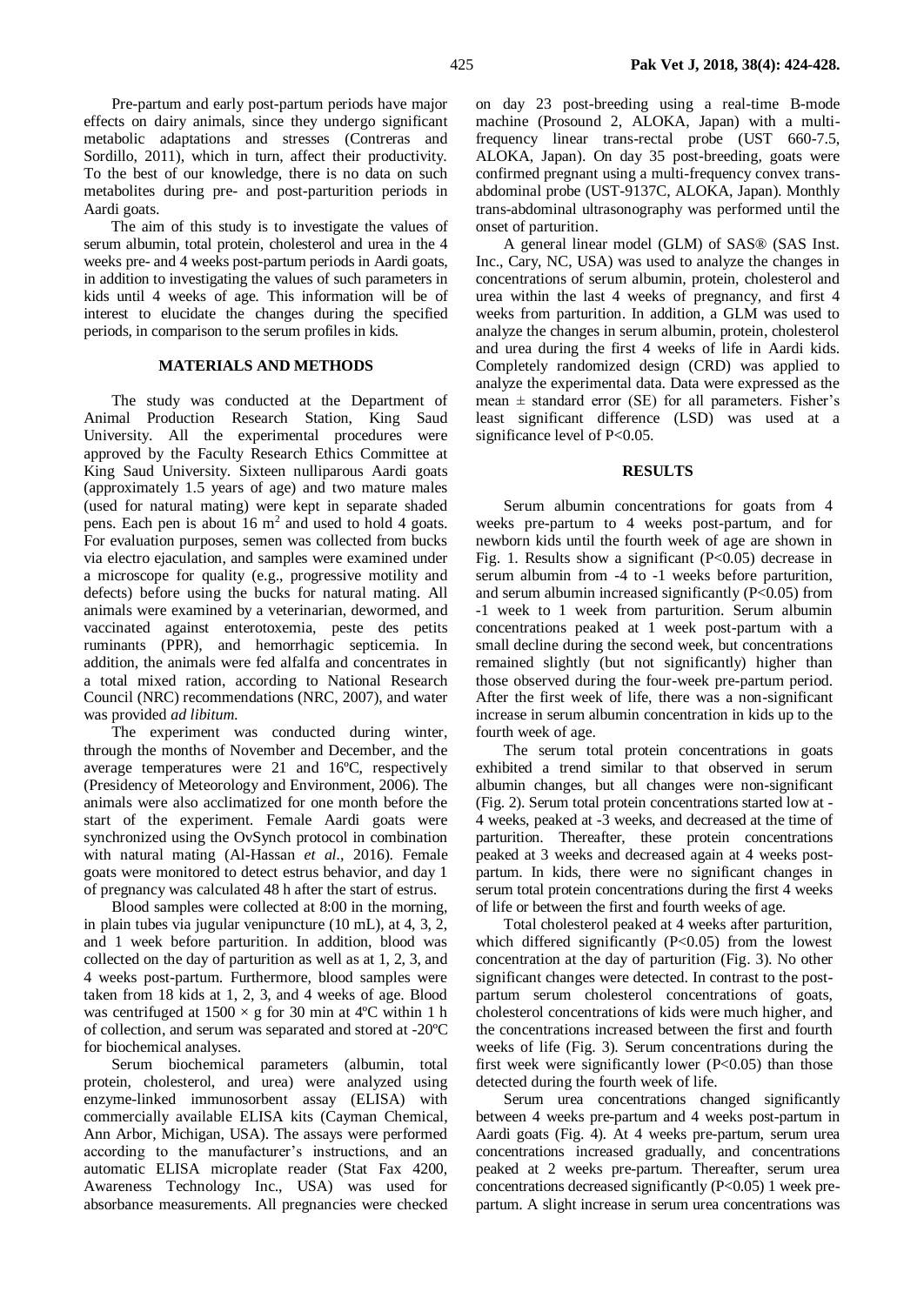

Fig. 1: Serum albumin concentrations (g/dL) in Aardi goats (during preand post-partum periods) and kids. Values are expressed as mean ± SE. Different letters indicate statistically significant differences (P<0.05). There were no significant differences in serum albumin concentrations in Aardi kids.



**Fig. 3:** Serum cholesterol concentration (mg/dL) in Aardi goats (during pre- and post-partum periods) and kids. Values are expressed as mean ± SE. Different letters indicate statistically significant differences (P < 0.05) among Aardi goats and among Aardi kids.

detected at parturition and this increase was followed by significant (P<0.05) increases during the first and second post-partum weeks. A significant decrease (P<0.05) in serum urea concentrations was detected during the third and fourth post-partum weeks. Serum urea concentrations in kids did not differ significantly during the first 3 weeks (Fig. 4). However, a decreasing trend was observed as animals neared the age of 4 weeks, as urea concentrations were significantly lower (P<0.05) than concentrations from previous weeks. In addition, newborn kids had significantly higher (P<0.05) serum urea concentrations 3 and 4 weeks post-partum than their mothers.

### **DISCUSSION**

Decreased albumin levels during the pre-partum period could be related to the fact that seven of the 16 goats were pregnant with twins. Studies reported that late pregnancies and twining led to decreased serum albumin in an Egyptian breed of ewes (El-Tarabany, 2012). Pregnancy and parturition (to a lesser extent) are considered demanding and stressful physiological stages that are associated with oxidative stresses (Al-Hassan *et al.,* 2016). Albumin is known to function as a powerful



Fig. 2: Serum protein concentrations (g/dL) in Aardi goats (during preand post-partum periods) and kids. There were no significant differences among Aardi goats and among Aardi kids.



**Fig. 4:** Serum urea concentration (mg/dL) in Aardi goats (during preand post-partum periods) and kids. Values are expressed as mean ± SE. Different letters indicate statistically significant differences (P<0.05) among Aardi goats and among Aardi kids.

antioxidant (Roche *et al.,* 2008), and this might explain the increased serum albumin concentrations towards the end of gestation. In addition, twin pregnancies place more metabolic demands on pregnant animals, particularly during the late stages of pregnancy. Fetal growth in twin pregnancies was 66% higher than in single pregnancies. During this period, fetal growth between 80 and 140 days of pregnancy corresponded to 92.6% of the total weight of the fetus (Castagnino *et al.,* 2015). Although it is reported that pregnancy toxemia lowers albumin serum concentrations (Vasava *et al.,* 2016), the animals in this study continued to be healthy without any signs of disease.

Post-partum serum albumin concentrations did not exhibit the same trend seen in Surti goats of India (Manat *et al.,* 2016), where serum albumin continued to increase from the time of parturition until 45 days. Our results showed a sharp increase during week 1, which was followed by a decrease and subsequent increase (to a lesser degree) during the third and fourth post-partum weeks. These differences may be related to breed and nutritional differences.

Albumin plays an important role in the metabolic balance in newborns, since it carries and stores amino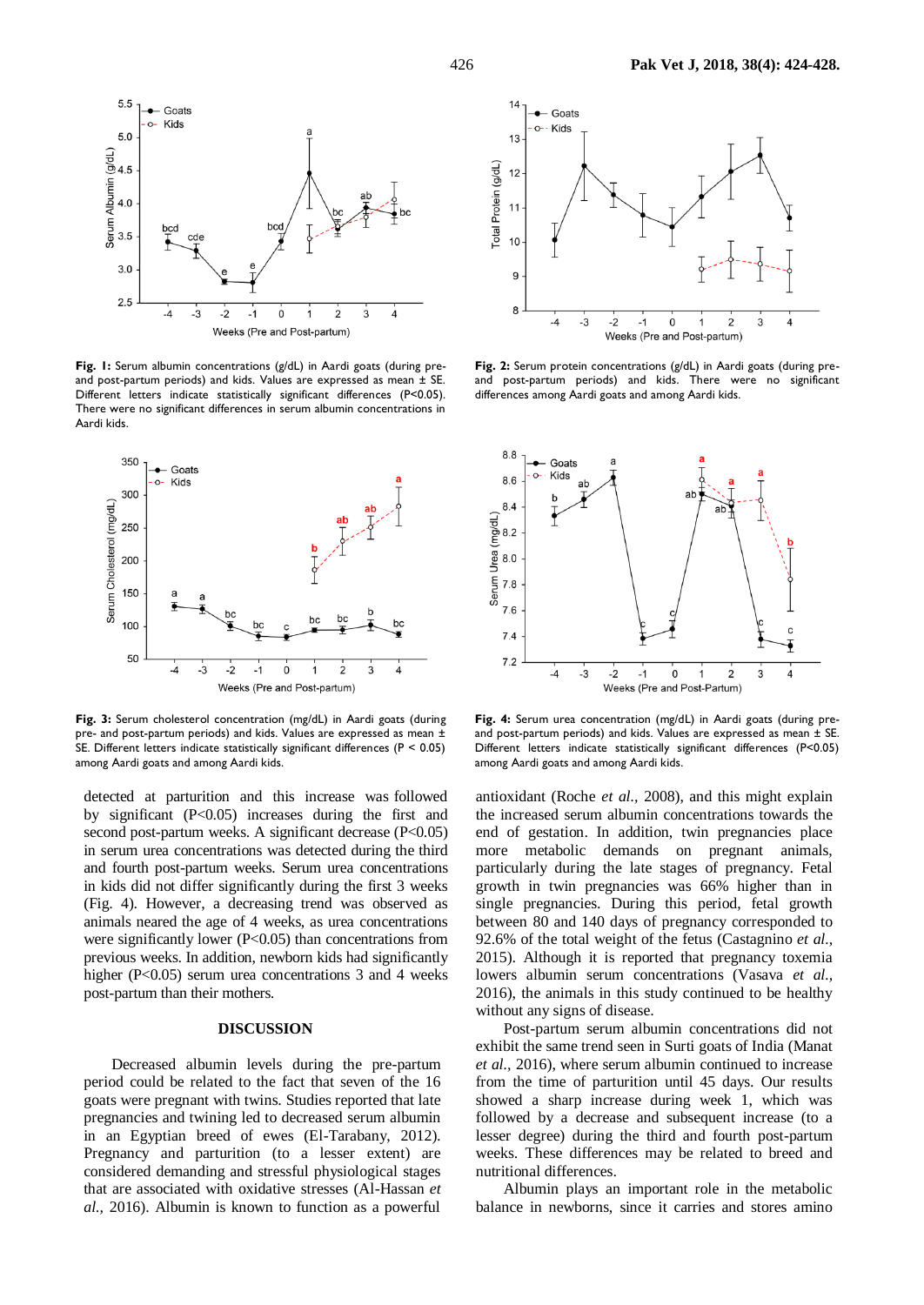2016). The total protein concentrations in goats exhibited a trend similar to that observed in serum albumin, which increased after parturition and from the beginning of the lactation period until the third week. Moreover, cows producing more milk have higher serum protein concentrations, and there was a very significant correlation  $(R^2=0.94)$  between serum protein concentration and the duration of the milk production phase (Bobbo *et al.,* 2017). However, we did not test the correlation between milk yield and serum protein content. Aminotransferase enzyme activity is needed for the synthesis of amino acids, which in turn make proteins. Milk proteins are found at a concentration of approximately 3.5 g/L in goats. Therefore, there is increased activity of the enzyme during the first weeks of lactation (Kaneko *et al.,* 1997).

where similar results were observed (Abdolvahabi *et al.,*

Serum total protein concentrations in newborns (calves and lambs) are significantly affected by the intake of colostrum, but this phenomenon is not observed in kids. Serum total protein concentrations increased significantly at day one as compared with concentrations measured at 2 weeks of age in calves and in lambs; however, a significant increase (P<0.05) was not observed in kids (Nagyova *et al.,* 2016). The results of the previous study (Nagyova *et al.,* 2016) support our findings, since it shows there were no significant differences in serum total protein concentrations between 1 and 4 weeks of age. However, it is not clear what factors, other than the sampling protocols, caused such differences between kids, calves, and lambs. In addition, there is a lack of information regarding Aardi goats which makes such results of great importance to further our knowledge of this native breed of goats.

Our results also agree with previous studies that reported increased serum cholesterol concentrations during late pregnancy in goats (Sandabe *et al.,* 2004) and sheep (Mohammadi *et al.,* 2016) when compared to postpartum or non-pregnant ones. These changes were the result of normal endocrinological and physiological changes in pregnant animals (Watson *et al.,* 1993). Cholesterol is needed for normal functioning of the body (Shukla *et al.,* 2002), and it plays an essential role in cell membrane formation, hormone production, and the production of fat-soluble vitamins (Okonkwo *et al.,* 2010). A previous study (Sandabe *et al.,* 2004) found that Sahel pregnant goats have significantly higher serum cholesterol concentrations than non-pregnant ones. Furthermore, our results indicate the highest serum cholesterol concentrations in pregnant Aardi goats were at 4 weeks pre-parturition (130.6±6.1 mg/dL) and the lowest were after parturition (83.63±4.72 mg/dL). Differences in serum cholesterol concentrations from

previous studies can be attributed to differences in breed and nutritional status (Khan *et al.,* 2013).

In the present study, serum cholesterol concentrations exhibited an increasing trend from the first week until the fourth week of age. This trend associated with serum cholesterol concentrations may be related to the high dietary intake of colostrum and milk from the mothers, since it was observed in kids (Abdolvahabi *et al.,* 2016) up to 4 weeks of age.

Serum urea concentrations are used to diagnose ketosis in goats, and pregnant goats with subclinical or clinical ketosis were reported to have higher serum concentrations of urea than goats without pregnancy ketosis (Vasava *et al.,* 2016). Although we did not perform any biochemical tests for subclinical ketosis, clinical ketosis was not detected. A previous study indicated no differences in serum urea concentrations between pregnant and non-pregnant Sahel goats that were reared under proper management and nutritional conditions (Waziri *et al.,* 2010). Our results showed a significant decrease (P<0.05) in Aardi serum urea concentrations starting 3 weeks pre-partum. A similar observation was reported (Castagnino *et al.,* 2015), showing that in multiparous Saanen and Oberhasli goat breeds in Brazil, a decrease in serum urea concentrations started much earlier, at 10 weeks pre-partum; although, results were not affected by breed differences.

Additionally, serum urea concentrations in Aardi goats were slightly lower than that reported in nonpregnant Raini goats of Iran (14.89–17.19 mg/dL) for all age groups, from 12 to 35 months of age (Sakha *et al*., 2008). In non-pregnant Marwari goats in India, aged 1–2 years, serum urea concentrations were 14.15 mg/dL in moderate weather and 19.33 mg/dL during hot weather (Kour *et al*. 2014). In addition to the effects of ambient temperature, both nutrition and goat breed affect serum urea concentrations. This is because low nutrition levels decrease serum urea concentrations (Rondina *et al.,* 2005). Furthermore, it is important to note that some limitations might have contributed to our results, including the small sample size of goats and kids.

Decreased serum urea concentrations were reported in newborn kids. However, even after serum urea concentrations decreased from birth to 2 weeks of age, newborn Saanen goats showed significant increases until 12 weeks of age (Abdolvahabi *et al.,* 2016). Our results only indicated a significant difference (P<0.05) in serum urea concentrations at 4 weeks of age, as compared with the concentrations detected at 3 weeks of age. While we only have serum urea concentration data from kids up to 4 weeks of age, these results show a decreasing trend of urea in the first few weeks of life.

**Conclusions:** Under the conditions of this study, Aardi goats remained healthy during pregnancy and parturition, even with differences in metabolic profiles. We can use this baseline information, which has never been reported, to set parameters for Aardi goats and kids in central Saudi Arabia. Furthermore, this study indicated that the feeding regimen used, prevented pregnancy ketosis in all of the goats. Additional work is needed to analyze metabolic profiles throughout the entire pregnancy and